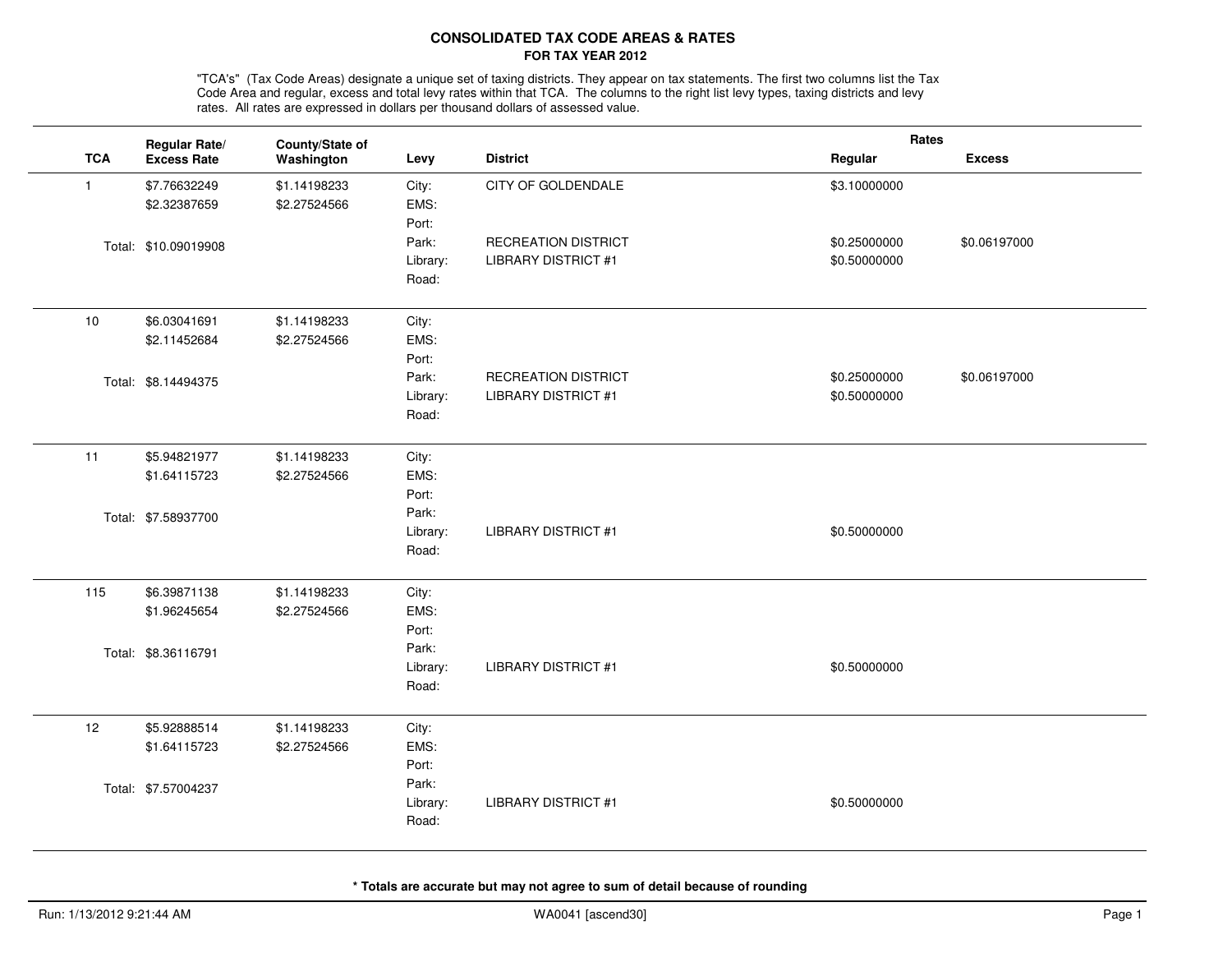|            | Regular Rate/       | County/State of |          |                            | Rates        |               |
|------------|---------------------|-----------------|----------|----------------------------|--------------|---------------|
| <b>TCA</b> | <b>Excess Rate</b>  | Washington      | Levy     | <b>District</b>            | Regular      | <b>Excess</b> |
| 13         | \$5.62845336        | \$1.14198233    | City:    |                            |              |               |
|            | \$1.64115723        | \$2.27524566    | EMS:     |                            |              |               |
|            |                     |                 | Port:    |                            |              |               |
|            | Total: \$7.26961059 |                 | Park:    |                            |              |               |
|            |                     |                 | Library: | <b>LIBRARY DISTRICT #1</b> | \$0.50000000 |               |
|            |                     |                 | Road:    |                            |              |               |
| 134        | \$5.78041691        | \$1.14198233    | City:    |                            |              |               |
|            | \$2.26190659        | \$2.27524566    | EMS:     |                            |              |               |
|            |                     |                 | Port:    |                            |              |               |
|            | Total: \$8.04232350 |                 | Park:    |                            |              |               |
|            |                     |                 | Library: | <b>LIBRARY DISTRICT #1</b> | \$0.50000000 |               |
|            |                     |                 | Road:    |                            |              |               |
| 137        | \$6.48918007        | \$1.14198233    | City:    |                            |              |               |
|            | \$2.26190659        | \$2.27524566    | EMS:     |                            |              |               |
|            |                     |                 | Port:    |                            |              |               |
|            | Total: \$8.75108667 |                 | Park:    |                            |              |               |
|            |                     |                 | Library: | <b>LIBRARY DISTRICT #1</b> | \$0.50000000 |               |
|            |                     |                 | Road:    |                            |              |               |
| 138        | \$6.42797964        | \$1.14198233    | City:    |                            |              |               |
|            | \$2.26190659        | \$2.27524566    | EMS:     |                            |              |               |
|            |                     |                 | Port:    |                            |              |               |
|            | Total: \$8.68988623 |                 | Park:    |                            |              |               |
|            |                     |                 | Library: | <b>LIBRARY DISTRICT #1</b> | \$0.50000000 |               |
|            |                     |                 | Road:    |                            |              |               |
| 14         | \$5.80185840        | \$1.14198233    | City:    |                            |              |               |
|            | \$1.96245654        | \$2.27524566    | EMS:     |                            |              |               |
|            |                     |                 | Port:    |                            |              |               |
|            | Total: \$7.76431494 |                 | Park:    |                            |              |               |
|            |                     |                 | Library: | <b>LIBRARY DISTRICT #1</b> | \$0.50000000 |               |
|            |                     |                 | Road:    |                            |              |               |
|            |                     |                 |          |                            |              |               |

 $\overline{a}$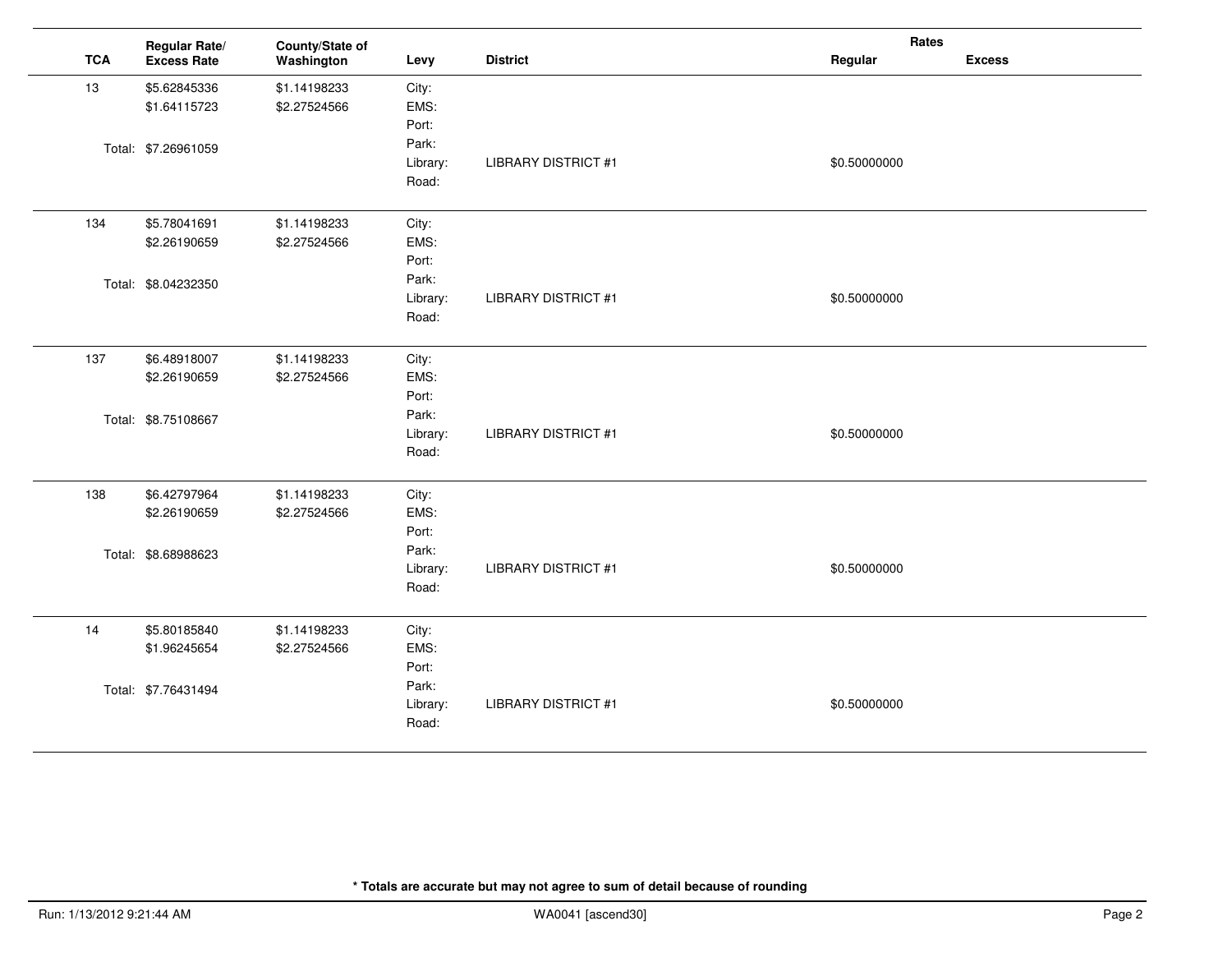|            | Regular Rate/       | County/State of |          |                            | Rates        |               |
|------------|---------------------|-----------------|----------|----------------------------|--------------|---------------|
| <b>TCA</b> | <b>Excess Rate</b>  | Washington      | Levy     | <b>District</b>            | Regular      | <b>Excess</b> |
| 15         | \$6.64871138        | \$1.14198233    | City:    |                            |              |               |
|            | \$2.02442654        | \$2.27524566    | EMS:     |                            |              |               |
|            |                     |                 | Port:    |                            |              |               |
|            | Total: \$8.67313791 |                 | Park:    | RECREATION DISTRICT        | \$0.25000000 | \$0.06197000  |
|            |                     |                 | Library: | <b>LIBRARY DISTRICT #1</b> | \$0.50000000 |               |
|            |                     |                 | Road:    |                            |              |               |
| 151        | \$6.21994785        | \$1.14198233    | City:    |                            |              |               |
|            | \$1.96245654        | \$2.27524566    | EMS:     |                            |              |               |
|            |                     |                 | Port:    |                            |              |               |
|            | Total: \$8.18240438 |                 | Park:    |                            |              |               |
|            |                     |                 | Library: | <b>LIBRARY DISTRICT #1</b> | \$0.50000000 |               |
|            |                     |                 | Road:    |                            |              |               |
| 152        | \$6.74152599        | \$1.14198233    | City:    |                            |              |               |
|            | \$1.96245654        | \$2.27524566    | EMS:     |                            |              |               |
|            |                     |                 | Port:    | PORT DISTRICT              | \$0.52157814 |               |
|            | Total: \$8.70398253 |                 | Park:    |                            |              |               |
|            |                     |                 | Library: | <b>LIBRARY DISTRICT #1</b> | \$0.50000000 |               |
|            |                     |                 | Road:    |                            |              |               |
| 153        | \$6.89864599        | \$1.14198233    | City:    |                            |              |               |
|            | \$1.55105692        | \$2.27524566    | EMS:     |                            |              |               |
|            |                     |                 | Port:    | PORT DISTRICT              | \$0.52157814 |               |
|            | Total: \$8.44970291 |                 | Park:    |                            |              |               |
|            |                     |                 | Library: | <b>LIBRARY DISTRICT #1</b> | \$0.50000000 |               |
|            |                     |                 | Road:    |                            |              |               |
| 16         | \$5.62845336        | \$1.14198233    | City:    |                            |              |               |
|            | \$3.27170973        | \$2.27524566    | EMS:     |                            |              |               |
|            |                     |                 | Port:    |                            |              |               |
|            | Total: \$8.90016309 |                 | Park:    |                            |              |               |
|            |                     |                 | Library: | <b>LIBRARY DISTRICT #1</b> | \$0.50000000 |               |
|            |                     |                 | Road:    |                            |              |               |
|            |                     |                 |          |                            |              |               |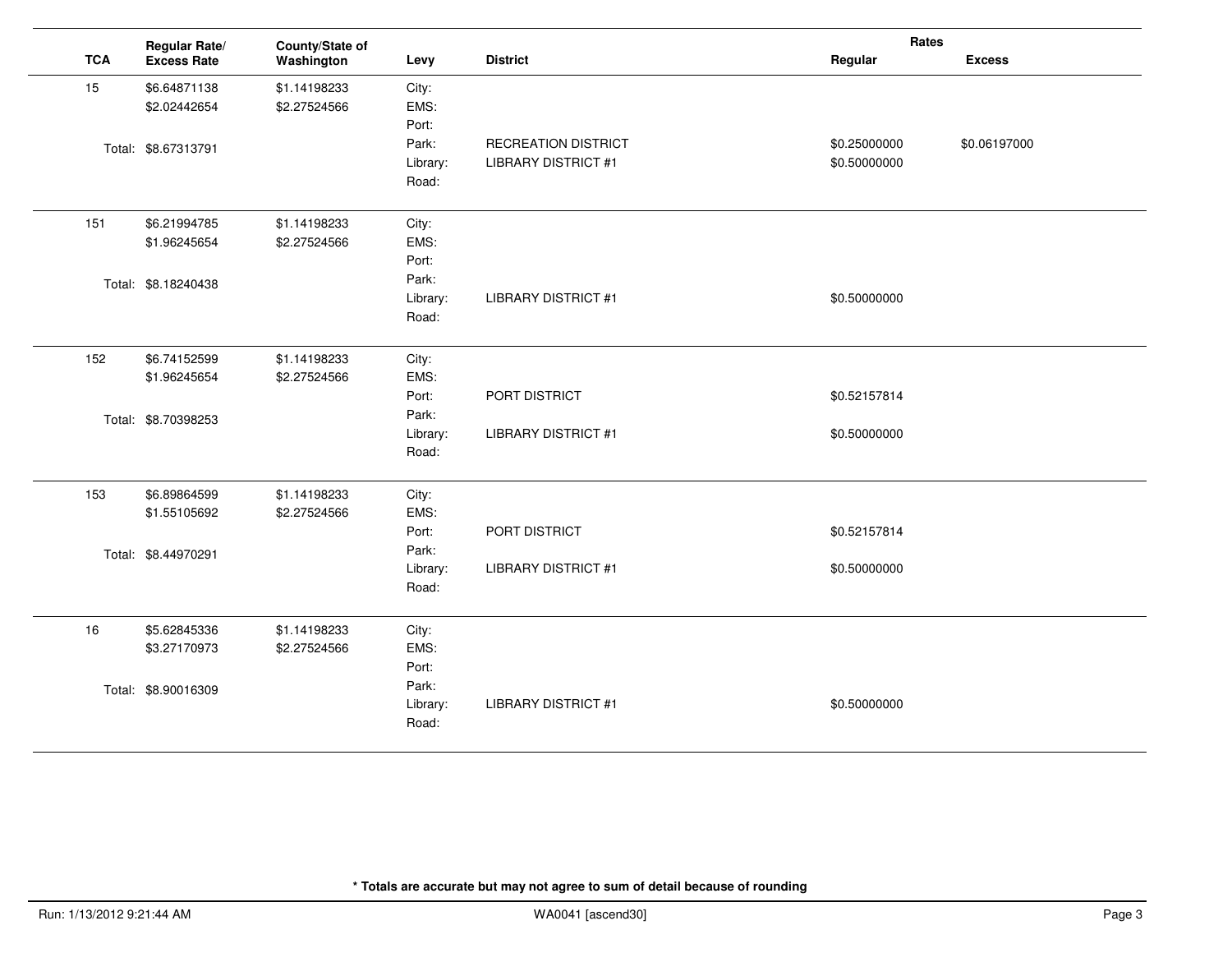|                | Regular Rate/       | County/State of |          |                            | Rates        |               |
|----------------|---------------------|-----------------|----------|----------------------------|--------------|---------------|
| <b>TCA</b>     | <b>Excess Rate</b>  | Washington      | Levy     | <b>District</b>            | Regular      | <b>Excess</b> |
| 17             | \$6.45911505        | \$1.14198233    | City:    |                            |              |               |
|                | \$2.83098141        | \$2.27524566    | EMS:     |                            |              |               |
|                |                     |                 | Port:    | PORT DISTRICT              | \$0.52157814 |               |
|                | Total: \$9.29009646 |                 | Park:    |                            |              |               |
|                |                     |                 | Library: | <b>LIBRARY DISTRICT #1</b> | \$0.50000000 |               |
|                |                     |                 | Road:    |                            |              |               |
| 18             | \$6.90243620        | \$1.14198233    | City:    |                            |              |               |
|                | \$2.83098141        | \$2.27524566    | EMS:     |                            |              |               |
|                |                     |                 | Port:    | PORT DISTRICT              | \$0.52157814 |               |
|                | Total: \$9.73341761 |                 | Park:    |                            |              |               |
|                |                     |                 | Library: | <b>LIBRARY DISTRICT #1</b> | \$0.50000000 |               |
|                |                     |                 | Road:    |                            |              |               |
| 19             | \$6.30199505        | \$1.14198233    | City:    |                            |              |               |
|                | \$2.75303931        | \$2.27524566    | EMS:     |                            |              |               |
|                |                     |                 | Port:    | PORT DISTRICT              | \$0.52157814 |               |
|                | Total: \$9.05503436 |                 | Park:    |                            |              |               |
|                |                     |                 | Library: | <b>LIBRARY DISTRICT #1</b> | \$0.50000000 |               |
|                |                     |                 | Road:    |                            |              |               |
| $\overline{2}$ | \$6.18430171        | \$1.14198233    | City:    | CITY OF WHITE SALMON       | \$1.08116680 | \$0.32409023  |
|                | \$3.02887868        | \$2.27524566    | EMS:     |                            |              |               |
|                |                     |                 | Port:    | PORT DISTRICT              | \$0.52157814 |               |
|                | Total: \$9.21318039 |                 | Park:    |                            |              |               |
|                |                     |                 | Library: | <b>LIBRARY DISTRICT #1</b> | \$0.50000000 |               |
|                |                     |                 | Road:    |                            |              |               |
| 20             | \$6.45911505        | \$1.14198233    | City:    |                            |              |               |
|                | \$2.34163970        | \$2.27524566    | EMS:     |                            |              |               |
|                |                     |                 | Port:    | PORT DISTRICT              | \$0.52157814 |               |
|                | Total: \$8.80075474 |                 | Park:    |                            |              |               |
|                |                     |                 | Library: | <b>LIBRARY DISTRICT #1</b> | \$0.50000000 |               |
|                |                     |                 | Road:    |                            |              |               |
|                |                     |                 |          |                            |              |               |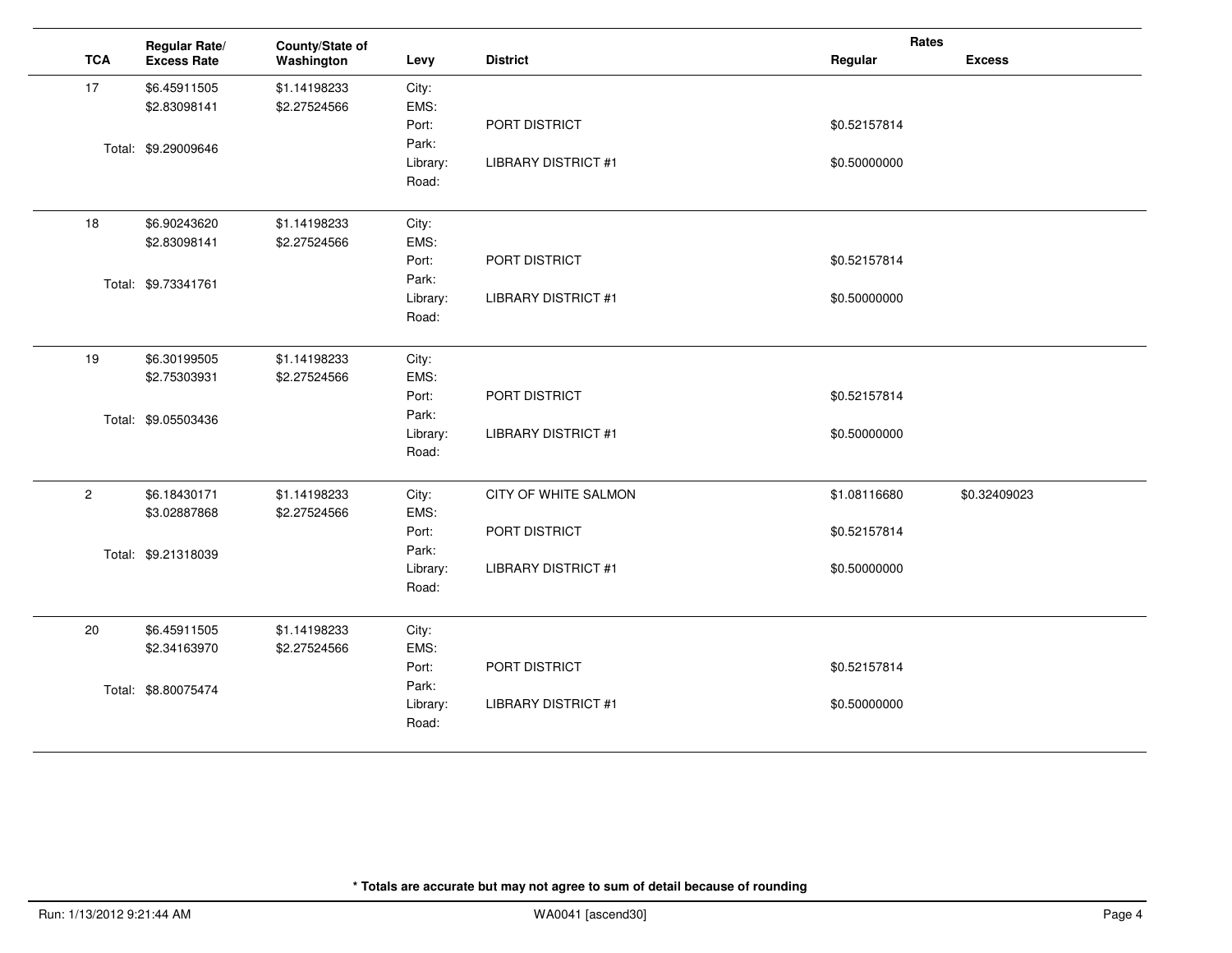|            | Regular Rate/       | County/State of |          |                            | Rates        |               |
|------------|---------------------|-----------------|----------|----------------------------|--------------|---------------|
| <b>TCA</b> | <b>Excess Rate</b>  | Washington      | Levy     | <b>District</b>            | Regular      | <b>Excess</b> |
| 21         | \$7.22569957        | \$1.14198233    | City:    |                            |              |               |
|            | \$2.34163970        | \$2.27524566    | EMS:     |                            |              |               |
|            |                     |                 | Port:    | PORT DISTRICT              | \$0.52157814 |               |
|            | Total: \$9.56733927 |                 | Park:    |                            |              |               |
|            |                     |                 | Library: | <b>LIBRARY DISTRICT #1</b> | \$0.50000000 |               |
|            |                     |                 | Road:    |                            |              |               |
| 22         | \$5.78041691        | \$1.14198233    | City:    |                            |              |               |
|            | \$2.77416744        | \$2.27524566    | EMS:     |                            |              |               |
|            |                     |                 | Port:    |                            |              |               |
|            | Total: \$8.55458434 |                 | Park:    |                            |              |               |
|            |                     |                 | Library: | <b>LIBRARY DISTRICT #1</b> | \$0.50000000 |               |
|            |                     |                 | Road:    |                            |              |               |
| 23         | \$6.30199505        | \$1.14198233    | City:    |                            |              |               |
|            | \$2.77416744        | \$2.27524566    | EMS:     |                            |              |               |
|            |                     |                 | Port:    | PORT DISTRICT              | \$0.52157814 |               |
|            | Total: \$9.07616249 |                 | Park:    |                            |              |               |
|            |                     |                 | Library: | <b>LIBRARY DISTRICT #1</b> | \$0.50000000 |               |
|            |                     |                 | Road:    |                            |              |               |
| 24         | \$6.58535373        | \$1.14198233    | City:    |                            |              |               |
|            | \$2.77416744        | \$2.27524566    | EMS:     |                            |              |               |
|            |                     |                 | Port:    |                            |              |               |
|            | Total: \$9.35952117 |                 | Park:    |                            |              |               |
|            |                     |                 | Library: | <b>LIBRARY DISTRICT #1</b> | \$0.50000000 |               |
|            |                     |                 | Road:    |                            |              |               |
| 25         | \$7.10693187        | \$1.14198233    | City:    |                            |              |               |
|            | \$2.77416744        | \$2.27524566    | EMS:     |                            |              |               |
|            |                     |                 | Port:    | PORT DISTRICT              | \$0.52157814 |               |
|            | Total: \$9.88109931 |                 | Park:    |                            |              |               |
|            |                     |                 | Library: | <b>LIBRARY DISTRICT #1</b> | \$0.50000000 |               |
|            |                     |                 | Road:    |                            |              |               |
|            |                     |                 |          |                            |              |               |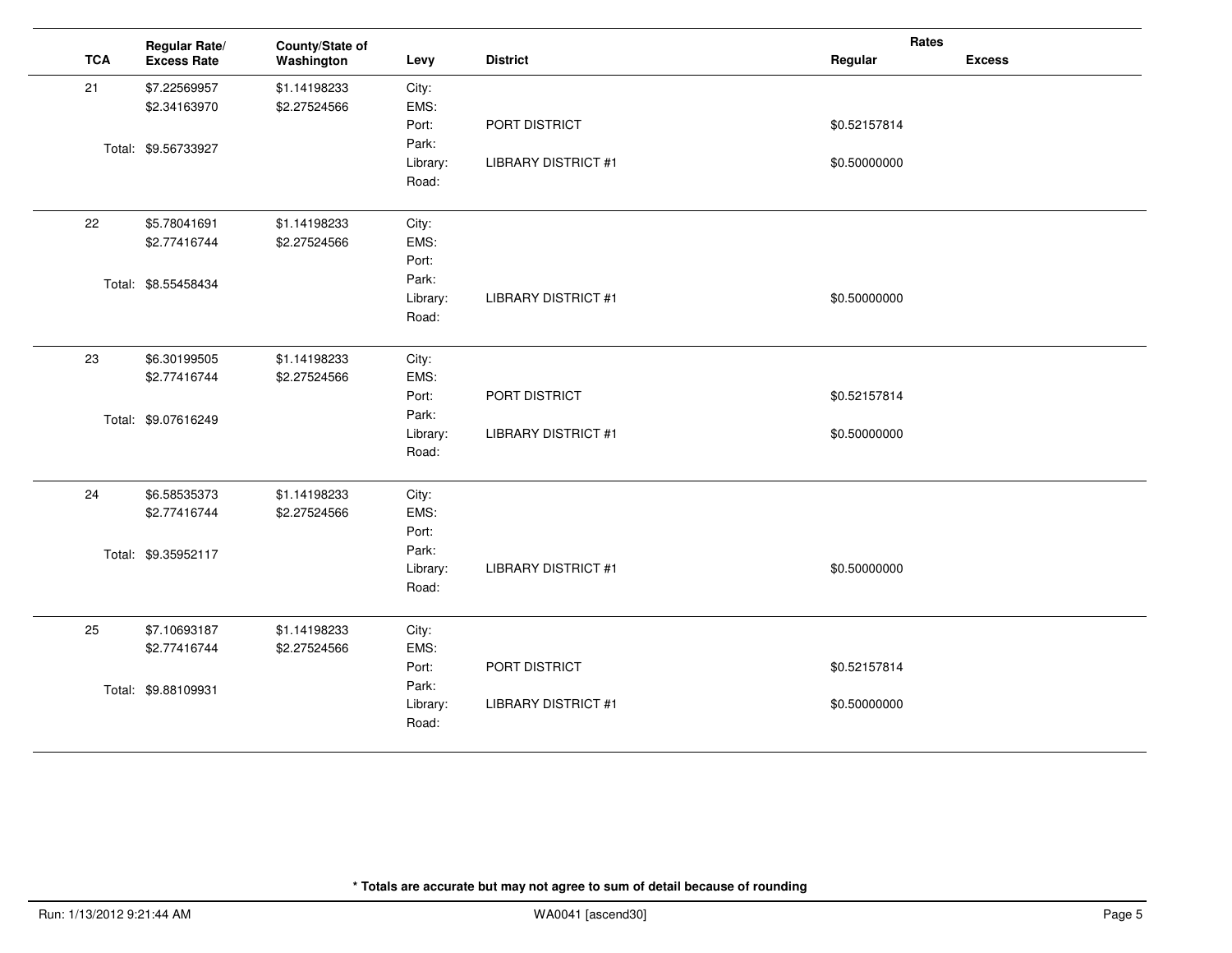|            | Regular Rate/       | County/State of |          |                            | Rates        |               |
|------------|---------------------|-----------------|----------|----------------------------|--------------|---------------|
| <b>TCA</b> | <b>Excess Rate</b>  | Washington      | Levy     | <b>District</b>            | Regular      | <b>Excess</b> |
| 26         | \$6.45911505        | \$1.14198233    | City:    |                            |              |               |
|            | \$2.36276782        | \$2.27524566    | EMS:     |                            |              |               |
|            |                     |                 | Port:    | PORT DISTRICT              | \$0.52157814 |               |
|            | Total: \$8.82188287 |                 | Park:    |                            |              |               |
|            |                     |                 | Library: | <b>LIBRARY DISTRICT #1</b> | \$0.50000000 |               |
|            |                     |                 | Road:    |                            |              |               |
| 27         | \$7.26405187        | \$1.14198233    | City:    |                            |              |               |
|            | \$2.36276782        | \$2.27524566    | EMS:     |                            |              |               |
|            |                     |                 | Port:    | PORT DISTRICT              | \$0.52157814 |               |
|            | Total: \$9.62681969 |                 | Park:    |                            |              |               |
|            |                     |                 | Library: | <b>LIBRARY DISTRICT #1</b> | \$0.50000000 |               |
|            |                     |                 | Road:    |                            |              |               |
| 28         | \$6.89864599        | \$1.14198233    | City:    |                            |              |               |
|            | \$2.36276782        | \$2.27524566    | EMS:     |                            |              |               |
|            |                     |                 | Port:    | PORT DISTRICT              | \$0.52157814 |               |
|            | Total: \$9.26141381 |                 | Park:    |                            |              |               |
|            |                     |                 | Library: | <b>LIBRARY DISTRICT #1</b> | \$0.50000000 |               |
|            |                     |                 | Road:    |                            |              |               |
| 29         | \$7.06293559        | \$1.14198233    | City:    |                            |              |               |
|            | \$2.77416744        | \$2.27524566    | EMS:     |                            |              |               |
|            |                     |                 | Port:    | PORT DISTRICT              | \$0.52157814 |               |
|            | Total: \$9.83710303 |                 | Park:    |                            |              |               |
|            |                     |                 | Library: | <b>LIBRARY DISTRICT #1</b> | \$0.50000000 |               |
|            |                     |                 | Road:    |                            |              |               |
| 3          | \$7.11324552        | \$1.14198233    | City:    | <b>CITY OF BINGEN</b>      | \$2.01011061 |               |
|            | \$2.70478845        | \$2.27524566    | EMS:     |                            |              |               |
|            |                     |                 | Port:    | PORT DISTRICT              | \$0.52157814 |               |
|            | Total: \$9.81803397 |                 | Park:    |                            |              |               |
|            |                     |                 | Library: | <b>LIBRARY DISTRICT #1</b> | \$0.50000000 |               |
|            |                     |                 | Road:    |                            |              |               |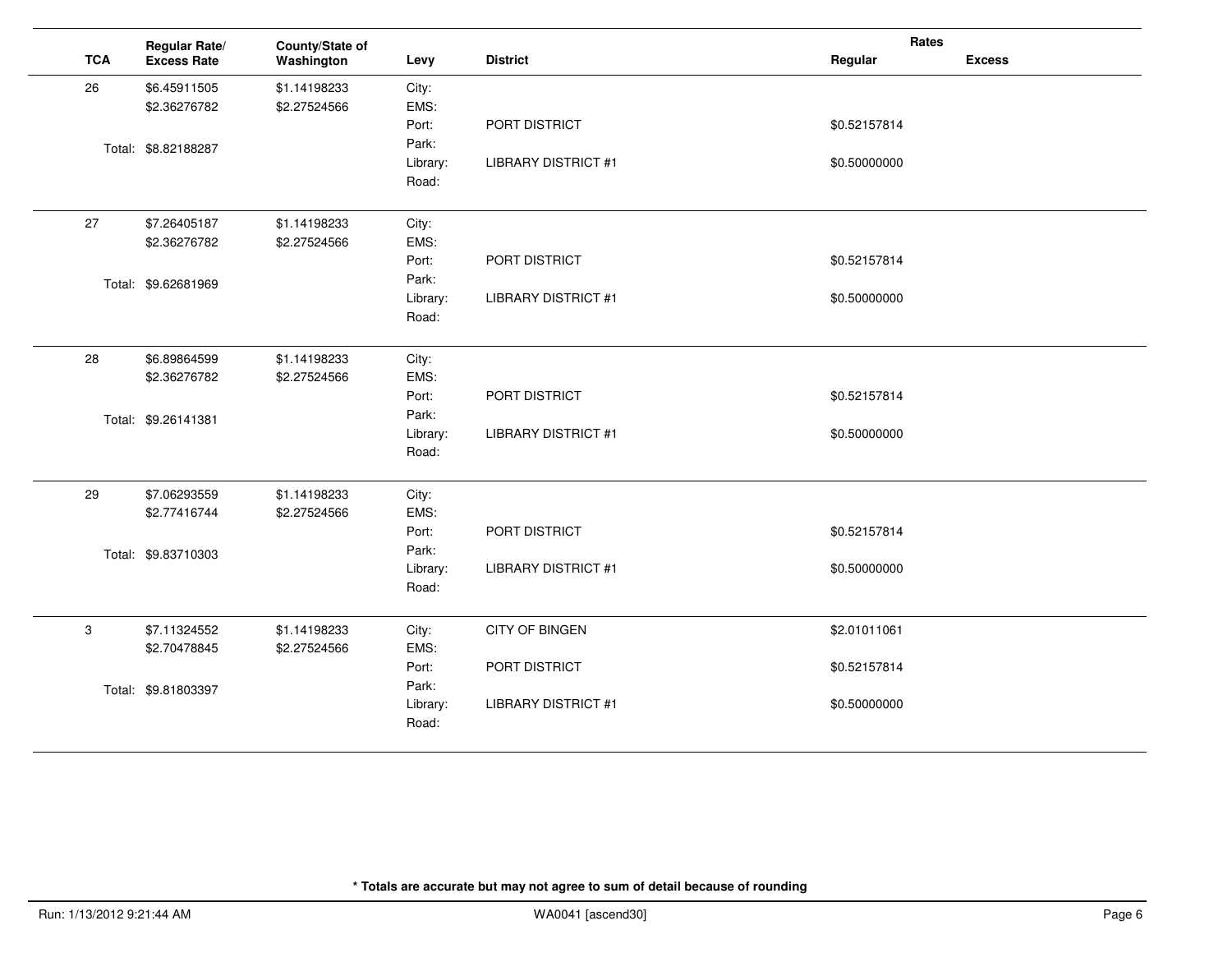|            | Regular Rate/       | County/State of |          |                            | Rates        |               |
|------------|---------------------|-----------------|----------|----------------------------|--------------|---------------|
| <b>TCA</b> | <b>Excess Rate</b>  | Washington      | Levy     | <b>District</b>            | Regular      | <b>Excess</b> |
| 30         | \$5.94821977        | \$1.14198233    | City:    |                            |              |               |
|            |                     | \$2.27524566    | EMS:     |                            |              |               |
|            |                     |                 | Port:    |                            |              |               |
| Total:     |                     |                 | Park:    |                            |              |               |
|            |                     |                 | Library: | <b>LIBRARY DISTRICT #1</b> | \$0.50000000 |               |
|            |                     |                 | Road:    |                            |              |               |
| 31         | \$5.92888514        | \$1.14198233    | City:    |                            |              |               |
|            |                     | \$2.27524566    | EMS:     |                            |              |               |
|            |                     |                 | Port:    |                            |              |               |
| Total:     |                     |                 | Park:    |                            |              |               |
|            |                     |                 | Library: | <b>LIBRARY DISTRICT #1</b> | \$0.50000000 |               |
|            |                     |                 | Road:    |                            |              |               |
| 32         | \$6.42797964        | \$1.14198233    | City:    |                            |              |               |
|            | \$0.41139962        | \$2.27524566    | EMS:     |                            |              |               |
|            |                     |                 | Port:    |                            |              |               |
|            | Total: \$6.83937926 |                 | Park:    |                            |              |               |
|            |                     |                 | Library: | <b>LIBRARY DISTRICT #1</b> | \$0.50000000 |               |
|            |                     |                 | Road:    |                            |              |               |
| 33         | \$6.75358244        | \$1.14198233    | City:    |                            |              |               |
|            | \$2.32387659        | \$2.27524566    | EMS:     |                            |              |               |
|            |                     |                 | Port:    |                            |              |               |
|            | Total: \$9.07745902 |                 | Park:    | <b>RECREATION DISTRICT</b> | \$0.25000000 | \$0.06197000  |
|            |                     |                 | Library: | <b>LIBRARY DISTRICT #1</b> | \$0.50000000 |               |
|            |                     |                 | Road:    |                            |              |               |
| 34         | \$6.03041691        | \$1.14198233    | City:    |                            |              |               |
|            | \$2.32387659        | \$2.27524566    | EMS:     |                            |              |               |
|            |                     |                 | Port:    |                            |              |               |
|            | Total: \$8.35429349 |                 | Park:    | <b>RECREATION DISTRICT</b> | \$0.25000000 | \$0.06197000  |
|            |                     |                 | Library: | <b>LIBRARY DISTRICT #1</b> | \$0.50000000 |               |
|            |                     |                 | Road:    |                            |              |               |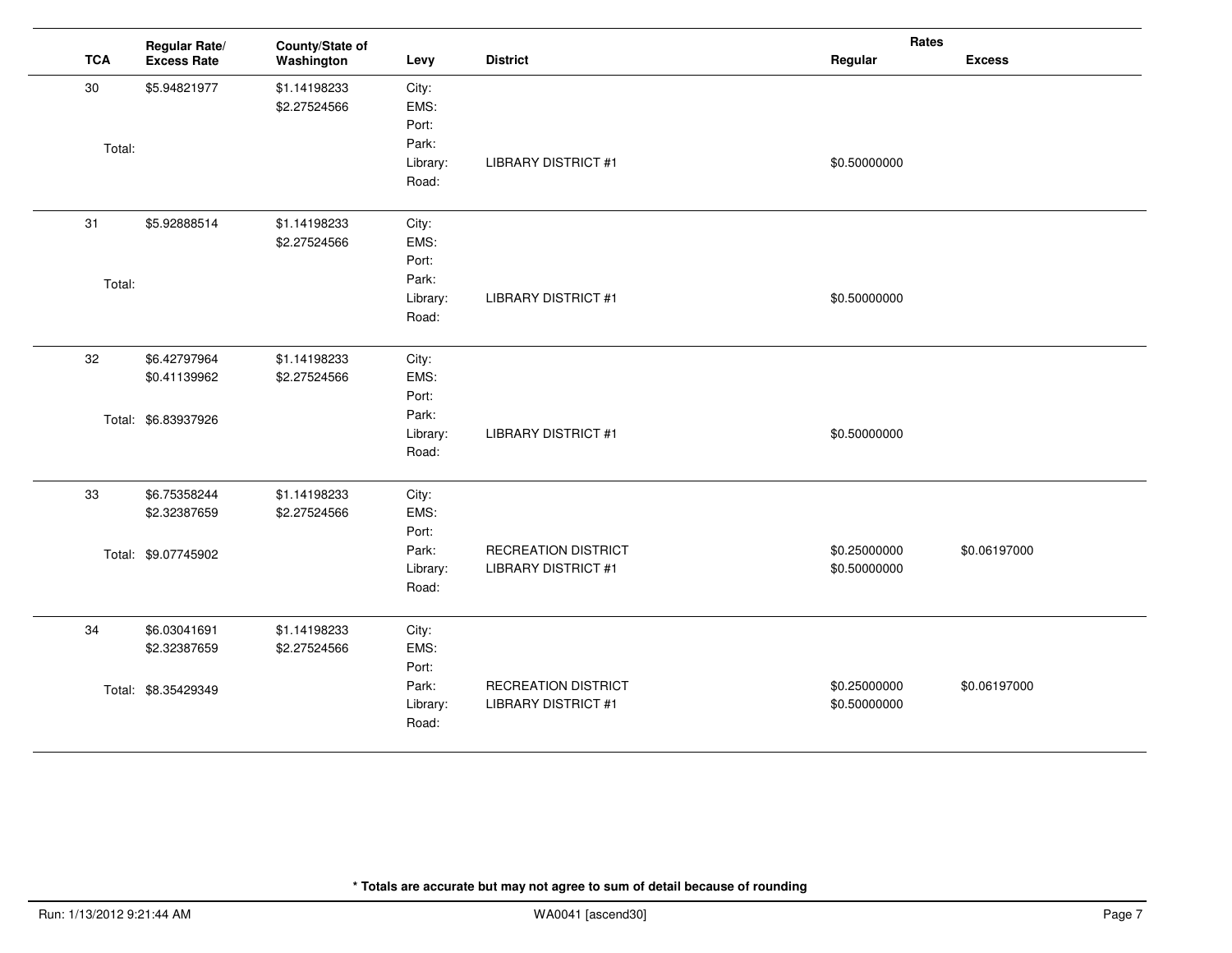|            | Regular Rate/       | County/State of |          |                            | Rates        |               |
|------------|---------------------|-----------------|----------|----------------------------|--------------|---------------|
| <b>TCA</b> | <b>Excess Rate</b>  | Washington      | Levy     | <b>District</b>            | Regular      | <b>Excess</b> |
| 35         | \$6.30199505        | \$1.14198233    | City:    |                            |              |               |
|            | \$2.26190659        | \$2.27524566    | EMS:     |                            |              |               |
|            |                     |                 | Port:    | PORT DISTRICT              | \$0.52157814 |               |
|            | Total: \$8.56390164 |                 | Park:    |                            |              |               |
|            |                     |                 | Library: | <b>LIBRARY DISTRICT #1</b> | \$0.50000000 |               |
|            |                     |                 | Road:    |                            |              |               |
| 36         | \$6.62726988        | \$1.14198233    | City:    |                            |              |               |
|            | \$2.32387659        | \$2.27524566    | EMS:     |                            |              |               |
|            |                     |                 | Port:    |                            |              |               |
|            | Total: \$8.95114647 |                 | Park:    | <b>RECREATION DISTRICT</b> | \$0.25000000 | \$0.06197000  |
|            |                     |                 | Library: | <b>LIBRARY DISTRICT #1</b> | \$0.50000000 |               |
|            |                     |                 | Road:    |                            |              |               |
| 37         | \$6.73918007        | \$1.14198233    | City:    |                            |              |               |
|            | \$2.32387659        | \$2.27524566    | EMS:     |                            |              |               |
|            |                     |                 | Port:    |                            |              |               |
|            | Total: \$9.06305666 |                 | Park:    | <b>RECREATION DISTRICT</b> | \$0.25000000 | \$0.06197000  |
|            |                     |                 | Library: | <b>LIBRARY DISTRICT #1</b> | \$0.50000000 |               |
|            |                     |                 | Road:    |                            |              |               |
| 38         | \$6.67797964        | \$1.14198233    | City:    |                            |              |               |
|            | \$2.32387659        | \$2.27524566    | EMS:     |                            |              |               |
|            |                     |                 | Port:    |                            |              |               |
|            | Total: \$9.00185623 |                 | Park:    | <b>RECREATION DISTRICT</b> | \$0.25000000 | \$0.06197000  |
|            |                     |                 | Library: | <b>LIBRARY DISTRICT #1</b> | \$0.50000000 |               |
|            |                     |                 | Road:    |                            |              |               |
| 39         | \$5.92888514        | \$1.14198233    | City:    |                            |              |               |
|            | \$1.85050697        | \$2.27524566    | EMS:     |                            |              |               |
|            |                     |                 | Port:    |                            |              |               |
|            | Total: \$7.77939212 |                 | Park:    |                            |              |               |
|            |                     |                 | Library: | <b>LIBRARY DISTRICT #1</b> | \$0.50000000 |               |
|            |                     |                 | Road:    |                            |              |               |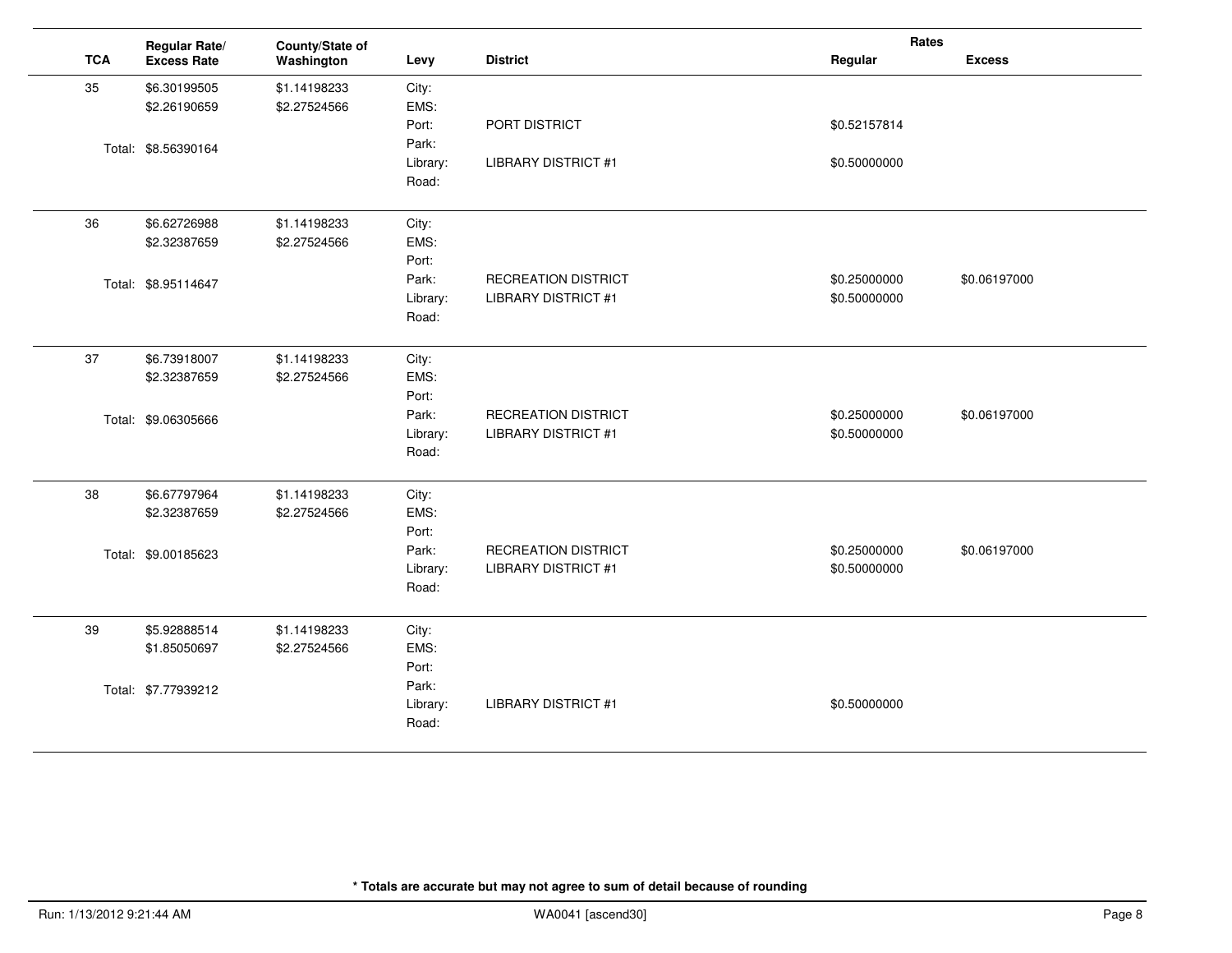|            | Regular Rate/       | County/State of |          |                            | Rates        |               |
|------------|---------------------|-----------------|----------|----------------------------|--------------|---------------|
| <b>TCA</b> | <b>Excess Rate</b>  | Washington      | Levy     | <b>District</b>            | Regular      | <b>Excess</b> |
| 40         | \$6.46722932        | \$1.14198233    | City:    |                            |              |               |
|            | \$2.70478845        | \$2.27524566    | EMS:     |                            |              |               |
|            |                     |                 | Port:    | PORT DISTRICT              | \$0.52157814 |               |
|            | Total: \$9.17201777 |                 | Park:    |                            |              |               |
|            |                     |                 | Library: | <b>LIBRARY DISTRICT #1</b> | \$0.50000000 |               |
|            |                     |                 | Road:    |                            |              |               |
| 41         | \$7.20661673        | \$1.14198233    | City:    |                            |              |               |
|            | \$2.70478845        | \$2.27524566    | EMS:     |                            |              |               |
|            |                     |                 | Port:    | PORT DISTRICT              | \$0.52157814 |               |
|            | Total: \$9.91140518 |                 | Park:    |                            |              |               |
|            |                     |                 | Library: | <b>LIBRARY DISTRICT #1</b> | \$0.50000000 |               |
|            |                     |                 | Road:    |                            |              |               |
| 42         | \$7.21294015        | \$1.14198233    | City:    |                            |              |               |
|            | \$2.70478845        | \$2.27524566    | EMS:     |                            |              |               |
|            |                     |                 | Port:    | PORT DISTRICT              | \$0.52157814 |               |
|            | Total: \$9.91772860 |                 | Park:    |                            |              |               |
|            |                     |                 | Library: | <b>LIBRARY DISTRICT #1</b> | \$0.50000000 |               |
|            |                     |                 | Road:    |                            |              |               |
| 43         | \$7.08393501        | \$1.14198233    | City:    |                            |              |               |
|            | \$2.70478845        | \$2.27524566    | EMS:     |                            |              |               |
|            |                     |                 | Port:    | PORT DISTRICT              | \$0.52157814 |               |
|            | Total: \$9.78872345 |                 | Park:    |                            |              |               |
|            |                     |                 | Library: | <b>LIBRARY DISTRICT #1</b> | \$0.50000000 |               |
|            |                     |                 | Road:    |                            |              |               |
| 44         | \$6.30199505        | \$1.14198233    | City:    |                            |              |               |
|            | \$3.09597974        | \$2.27524566    | EMS:     |                            |              |               |
|            |                     |                 | Port:    | PORT DISTRICT              | \$0.52157814 |               |
|            | Total: \$9.39797479 |                 | Park:    |                            |              |               |
|            |                     |                 | Library: | <b>LIBRARY DISTRICT #1</b> | \$0.50000000 |               |
|            |                     |                 | Road:    |                            |              |               |
|            |                     |                 |          |                            |              |               |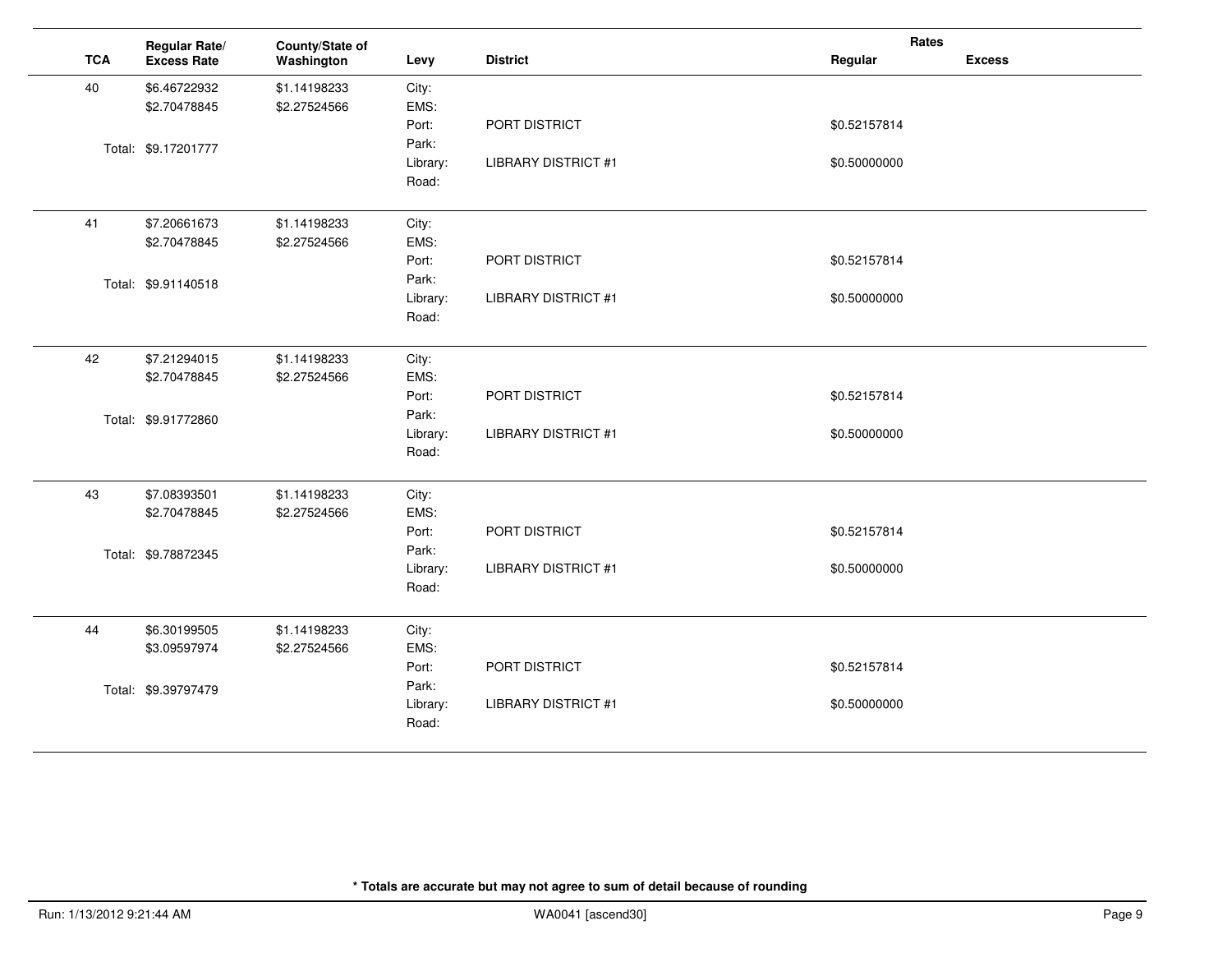|            | Regular Rate/       | County/State of |          |                            | Rates        |               |
|------------|---------------------|-----------------|----------|----------------------------|--------------|---------------|
| <b>TCA</b> | <b>Excess Rate</b>  | Washington      | Levy     | <b>District</b>            | Regular      | <b>Excess</b> |
| 45         | \$6.21994785        | \$1.14198233    | City:    |                            |              |               |
|            | \$3.09597974        | \$2.27524566    | EMS:     |                            |              |               |
|            |                     |                 | Port:    |                            |              |               |
|            | Total: \$9.31592759 |                 | Park:    |                            |              |               |
|            |                     |                 | Library: | <b>LIBRARY DISTRICT #1</b> | \$0.50000000 |               |
|            |                     |                 | Road:    |                            |              |               |
| 46         | \$6.45911505        | \$1.14198233    | City:    |                            |              |               |
|            | \$2.68458012        | \$2.27524566    | EMS:     |                            |              |               |
|            |                     |                 | Port:    | PORT DISTRICT              | \$0.52157814 |               |
|            | Total: \$9.14369517 |                 | Park:    |                            |              |               |
|            |                     |                 | Library: | <b>LIBRARY DISTRICT #1</b> | \$0.50000000 |               |
|            |                     |                 | Road:    |                            |              |               |
| 47         | \$6.46722932        | \$1.14198233    | City:    |                            |              |               |
|            | \$2.68458012        | \$2.27524566    | EMS:     |                            |              |               |
|            |                     |                 | Port:    | PORT DISTRICT              | \$0.52157814 |               |
|            | Total: \$9.15180945 |                 | Park:    |                            |              |               |
|            |                     |                 | Library: | <b>LIBRARY DISTRICT #1</b> | \$0.50000000 |               |
|            |                     |                 | Road:    |                            |              |               |
| 48         | \$7.20482587        | \$1.14198233    | City:    |                            |              |               |
|            | \$2.68458012        | \$2.27524566    | EMS:     |                            |              |               |
|            |                     |                 | Port:    | PORT DISTRICT              | \$0.52157814 |               |
|            | Total: \$9.88940600 |                 | Park:    |                            |              |               |
|            |                     |                 | Library: | <b>LIBRARY DISTRICT #1</b> | \$0.50000000 |               |
|            |                     |                 | Road:    |                            |              |               |
| 49         | \$6.88106299        | \$1.14198233    | City:    |                            |              |               |
|            | \$2.84026764        | \$2.27524566    | EMS:     |                            |              |               |
|            |                     |                 | Port:    | PORT DISTRICT              | \$0.52157814 |               |
|            | Total: \$9.72133063 |                 | Park:    |                            |              |               |
|            |                     |                 | Library: | <b>LIBRARY DISTRICT #1</b> | \$0.50000000 |               |
|            |                     |                 | Road:    |                            |              |               |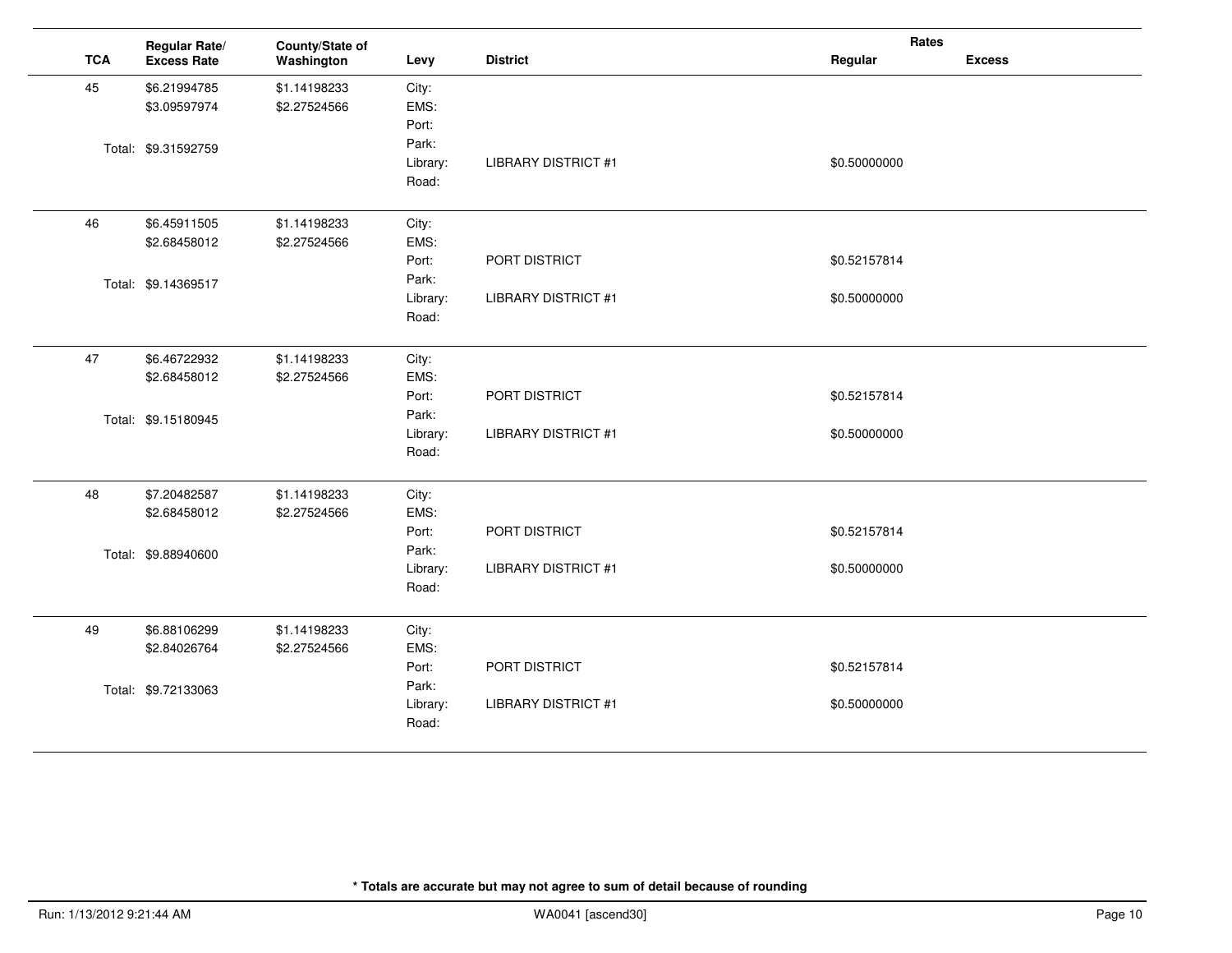|                 | Regular Rate/       | County/State of |          |                            | Rates        |               |
|-----------------|---------------------|-----------------|----------|----------------------------|--------------|---------------|
| <b>TCA</b>      | <b>Excess Rate</b>  | Washington      | Levy     | <b>District</b>            | Regular      | <b>Excess</b> |
| $5\phantom{.0}$ | \$5.78041691        | \$1.14198233    | City:    |                            |              |               |
|                 | \$0.41139962        | \$2.27524566    | EMS:     |                            |              |               |
|                 |                     |                 | Port:    |                            |              |               |
|                 | Total: \$6.19181652 |                 | Park:    |                            |              |               |
|                 |                     |                 | Library: | <b>LIBRARY DISTRICT #1</b> | \$0.50000000 |               |
|                 |                     |                 | Road:    |                            |              |               |
| 50              | \$7.26405187        | \$1.14198233    | City:    |                            |              |               |
|                 | \$2.68458012        | \$2.27524566    | EMS:     |                            |              |               |
|                 |                     |                 | Port:    | PORT DISTRICT              | \$0.52157814 |               |
|                 | Total: \$9.94863200 |                 | Park:    |                            |              |               |
|                 |                     |                 | Library: | <b>LIBRARY DISTRICT #1</b> | \$0.50000000 |               |
|                 |                     |                 | Road:    |                            |              |               |
| 51              | \$7.07582073        | \$1.14198233    | City:    |                            |              |               |
|                 | \$2.68458012        | \$2.27524566    | EMS:     |                            |              |               |
|                 |                     |                 | Port:    | PORT DISTRICT              | \$0.52157814 |               |
|                 | Total: \$9.76040085 |                 | Park:    |                            |              |               |
|                 |                     |                 | Library: | <b>LIBRARY DISTRICT #1</b> | \$0.50000000 |               |
|                 |                     |                 | Road:    |                            |              |               |
| 52              | \$6.89864599        | \$1.14198233    | City:    |                            |              |               |
|                 | \$2.68458012        | \$2.27524566    | EMS:     |                            |              |               |
|                 |                     |                 | Port:    | PORT DISTRICT              | \$0.52157814 |               |
|                 | Total: \$9.58322611 |                 | Park:    |                            |              |               |
|                 |                     |                 | Library: | <b>LIBRARY DISTRICT #1</b> | \$0.50000000 |               |
|                 |                     |                 | Road:    |                            |              |               |
| 53              | \$6.74152599        | \$1.14198233    | City:    |                            |              |               |
|                 | \$3.09597974        | \$2.27524566    | EMS:     |                            |              |               |
|                 |                     |                 | Port:    | PORT DISTRICT              | \$0.52157814 |               |
|                 | Total: \$9.83750573 |                 | Park:    |                            |              |               |
|                 |                     |                 | Library: | <b>LIBRARY DISTRICT #1</b> | \$0.50000000 |               |
|                 |                     |                 | Road:    |                            |              |               |